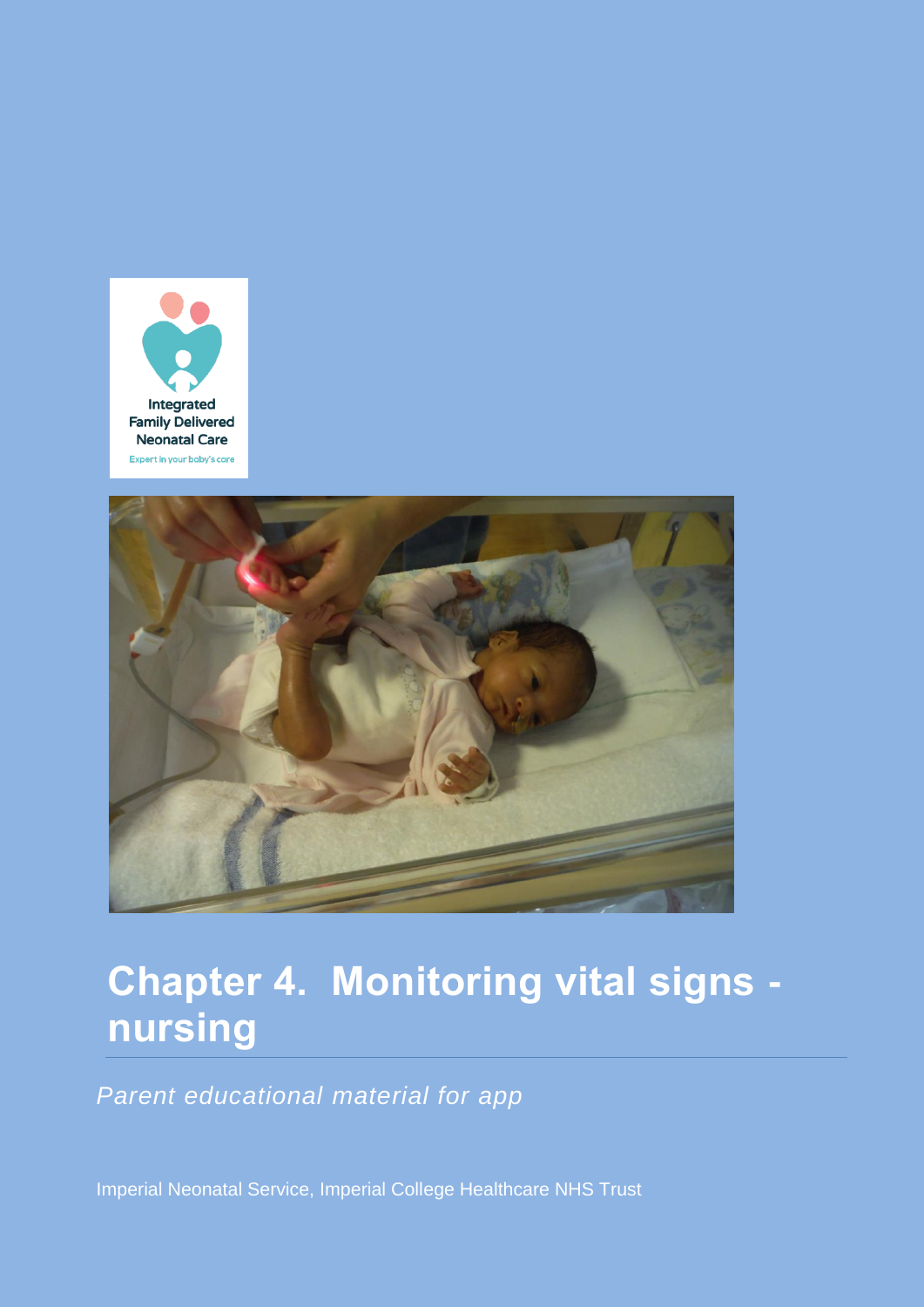

#### Imperial College Healthcare MHS **NHS Trust**

# **1. Introduction to monitoring vital signs in the neonatal unit**

Having a baby admitted to a neonatal unit is often an unexpected and unsettling experience for parents. The environment and equipment in the neonatal intensive care unit (NICU) can be scary and daunting at first. Babies are continuously and closely monitored: there are various monitors and leads connected to babies and various other machines providing intensive care such as infusion pumps or ventilators.

Vital signs such as heart rate, respiratory rate, blood pressure and saturation of oxygen in the blood are important signs to monitor in an intensive care set-up. Another important parameter which is monitored is your Baby's temperature. Term babies who are receiving whole body cooling treatment are also monitored for central and core temperature using a rectal probe.

All of these parameters are extremely important and provide vital information about the respiratory and haemodynamic status of the baby, helping us optimise the intensive care support. Your Baby's nurses and doctors are keeping a close eye on these numbers while observing your baby. As your Baby progresses the team will work together with you to wean down monitoring and also switched it off when preparing for home.

# **Aims for this chapter**

We want you as a parent to know and achieve:

- understanding of vital parameters
- how to check vital parameters
- what are the range of normal values
- what to do when values are beyond the normal ranges and next steps
- when to ask for advice.

# **1.1 Background to vital parameters monitoring – values and outcomes**

Babies are different from adults and therefore the normal vital parameters in adults do not apply in babies. They have different:

- mechanisms for thermoregulation and loss of heat (see *temperature control*)
- breathing patterns (different musculature and bone design/strength) and mechanisms to adjust to distress (see *respiratory rate* and *respiratory distress signs*)
- heart rate, haemodynamics and heart mechanisms (see *heart rate*)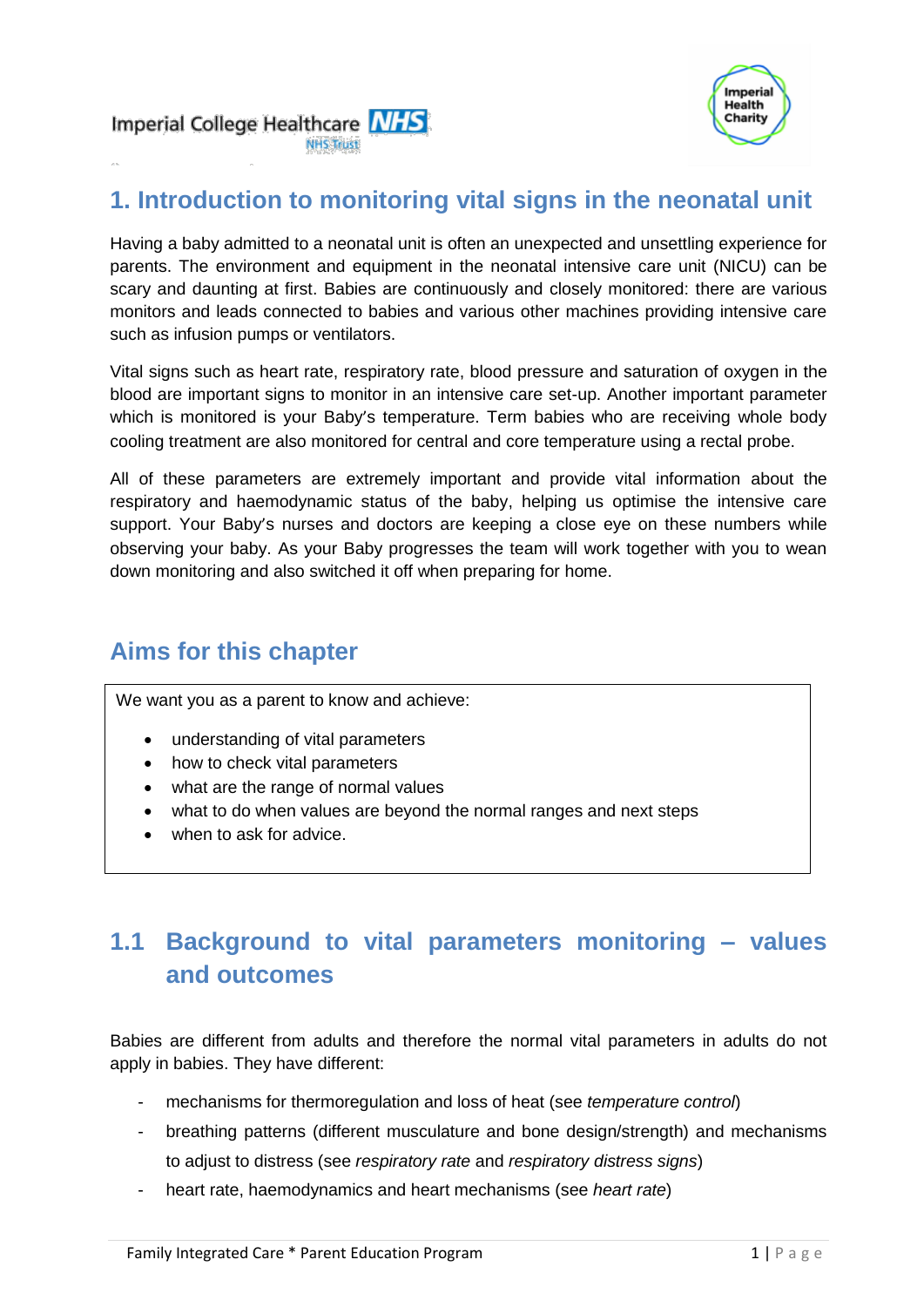



- oxygen saturation levels depending on their age (see *oxygen saturations*)

Initially when your Baby is admitted to neonatal unit all these parameters were checked closely and continuously, with leads and monitors, by the nurses and doctors. Later on as babies grow bigger and become more stable, they often no longer need continuous monitoring. Observing your Baby's color, activity and chest movement is the best way to assess your Baby and understand if he/she is well when they are no longer on the monitor. You can familiarise yourself with these parameters and with the help of our nursing team you can complete the vital signs section on your steps to home booklet.



Neonatal environment with continuous vital parameter recording in overhead monitor

# **1.2 Respiratory rate**

#### **Normal range:**

Normal respiratory rate in a newborn is between 40 and 60 breaths per minute.

#### **How do I measure it?**

Measure the respiratory rate over a one minute period as babies can have irregular breathing. Assess the respiratory rate by placing your hand over your Baby's abdomen and counting the respirations.

Make a note of the breathing pattern and any signs of respiratory distress like grunting, recessions (marked retraction of subcostal spaces), nasal flaring (regular flaring of nostrils with each breath), change in Baby's colour.

#### **What do I do and when?**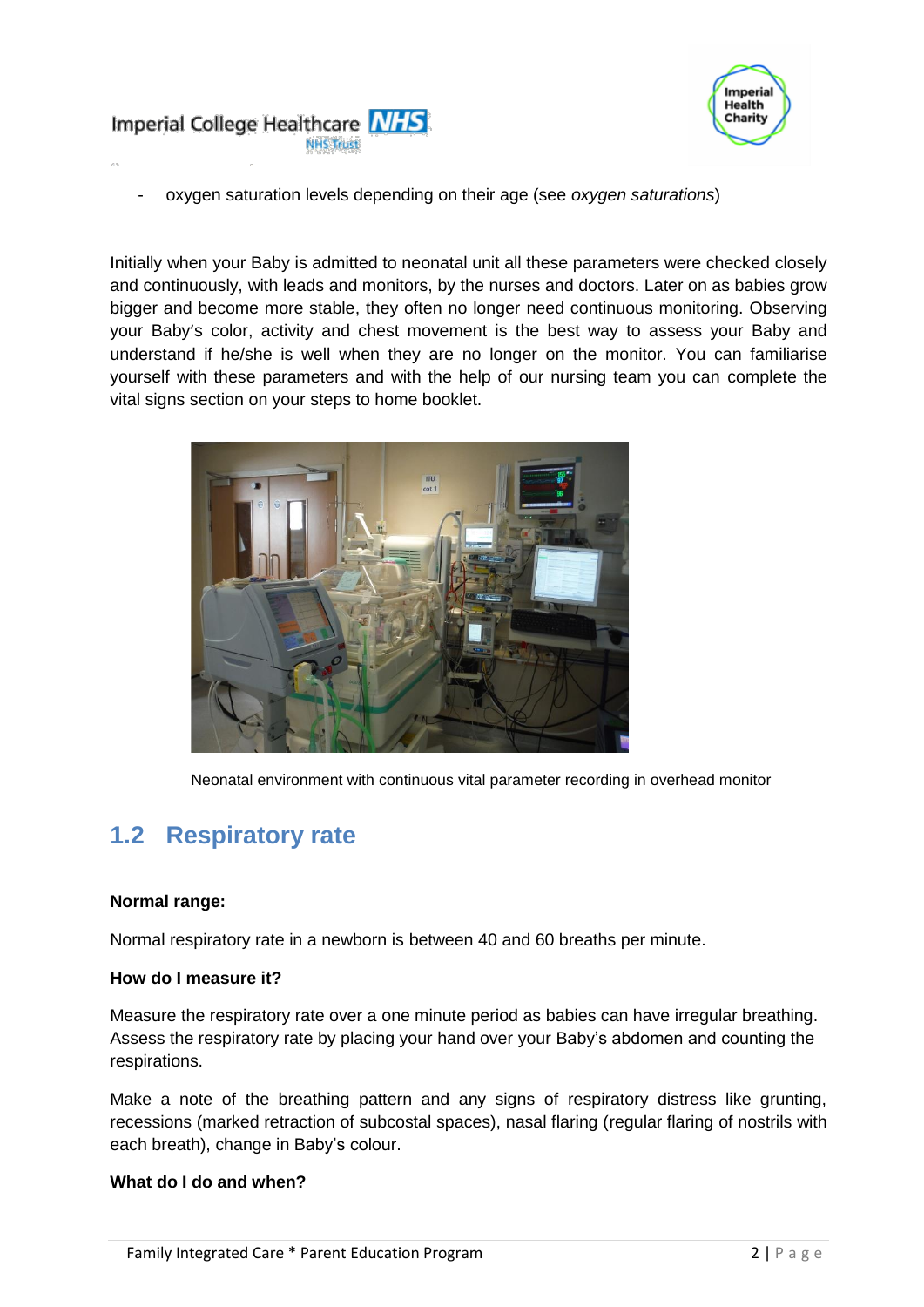



If the respiratory rate is between 60 and 70 breaths per minute, please check if there is any change in other parameters such as temperature, heart rate, colour, tone or if this is associated with any event (eg feeding, passing stools, crying, discomfort, posture and positioning etc).

Re-check respiratory rate and if it is still over 60 breaths per minute or under 30 breaths per minute, or there are any other associated signs, please inform the nurse looking after your Baby.

### **1.3 Heart rate**

#### **Normal range:**

The normal heart rate in neonates is 100 to 180 beats per minute. This depends on gestational age and normal range variations. This is different depending if the baby is awake (120 to 160 beats per minute) or asleep (term baby 70 to 80 beats per minute). In a healthy baby, heart rate increases with stimulation. Babies who are undergoing total body hypothermia have a lower heart rate of 70 to 80 beats per minute.

#### **How do we measure it?**

This usually will be monitored by the nurse looking after your Baby. In neonatal units the heart rate is continuously monitored with ECG chest leads placed over your Baby's chest by the nurses. The heart rate can be seen as ECG trace in the overhead monitors. The saturation transducer, apart from measuring the oxygen saturation  $(SaO<sub>2)</sub>$  can also measure heart rate from the arterial pulses in the arms and legs. Heart rate can also be measured by placing a stethoscope directly over the chest and counting the number of heart beats over 30 seconds and multiplying this by two.

The increase of heart rate to over180 beats per minute is known as tachycardia (tachy), whereas the decrease in heart rate to under 100 beats per minute is known as bradycardia (brady). These will also depend on gestational age and clinical situation.

#### **How medication and medical treatment can affect it?**

Various medications can increase or decrease heart rates. The most commonly used medications that increase heart rate are caffeine, dopamine, dobutamine, adrenaline and noradrenaline. The most common medications that reduce heart rate are morphine and phenobarbitone. Various factors such as high temperature, heart failure, sepsis, feeds can lead to an increase in heart rate; whereas severe sepsis or total body cooling can reduce heart rate as well.

#### **What do we do and when?**

The team looking after your Baby should always be nearby. If the overhead monitor is constantly showing a high or low heart rate please inform the nurse looking after the baby who will consult with the doctor and make the appropriate intervention.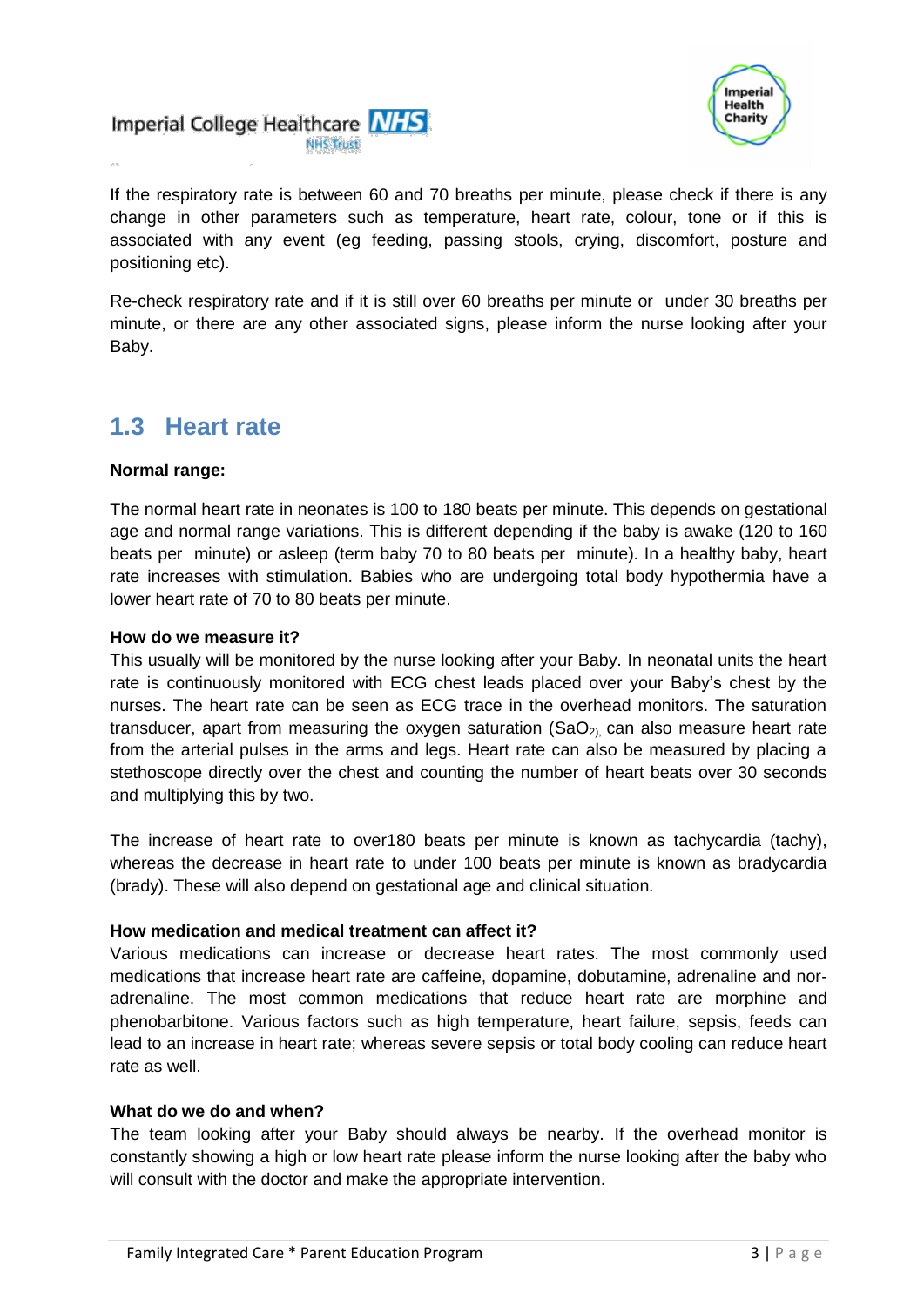



# **1.4 Oxygen saturation (SaO2)**

#### **What does SaO<sup>2</sup> mean?**

Oxygen saturation is the percentage of oxygenated haemoglobin in comparison to the total haemoglobin in the arterial blood. It is a good non-invasive indication of how well oxygenated your body and all the organs are.  $SaO<sub>2</sub>$  is used to monitor resuscitation as well as for daily monitoring of babies in the neonatal unit. It is now well known that optimal oxygen saturation is directly related to mortality in preterm infants. It is also well known that high  $SaO<sub>2</sub>$  in preterm infants (32 weeks gestation or below) can lead to retinopathy of prematurity (ROP) which can potentially lead to blindness in preterm infants. Therefore it is very important to keep the SaO<sub>2</sub> within a certain range.

#### **What are the normal values and ranges?**

The  $SaO<sub>2</sub>$  increases over the first 10 to 15 minutes after birth and remains stable in the high 80s ( $\geq$ 85 per cent) to mid-90s ( $\leq$ 95 per cent) in all preterm infants. In term infants the SaO<sub>2</sub> should be around 95 per cent or above.

In our unit we use certain target ranges and alarm limits based on gestational age and respiratory care. The nurses will check that this is appropriately set up for your Baby in each shift.

| <b>Corrected Gestational Age</b> | <b>Target range for</b><br>saturation | <b>Alarm settings if in</b><br>oxygen | Alarm settings if in air |
|----------------------------------|---------------------------------------|---------------------------------------|--------------------------|
| $<$ 36 weeks                     | $90 - 94\%$                           | $90 - 94%$                            | $90\%$ – no upper limit  |
| $\geq$ 36 weeks                  | $\geq 92\%$                           | $90 - 98%$                            | $90\%$ – no upper limit  |

Oxygen saturation targets and alarm limits used in our neonatal units

 $SaO<sub>2</sub>$  depends on multiple factors like lung function, oxygen delivery, ventilator pressures, position of the endotracheal tube in the lung, haemoglobin level and other factors such as effective heart contractions, total blood volume and blood pressure. Babies with complex congenital heart disease can have much a lower  $SaO<sub>2</sub>$  of 75 to 85 per cent.

When there is a significant decrease in  $SaO<sub>2</sub>$  in babies receiving intensive care, the nurse or the doctor will intervene to optimise one or more of these above parameters.

#### **How do we measure it?**

This usually will be monitored by the nurse looking after your Baby. SaO<sub>2</sub> is measured noninvasively by placing a white or orange tape which contains a transducer on the skin over the right hand at birth or any other hands and legs after birth. The  $SaO<sub>2</sub>$  transducers are easily recogniseable from the red light that comes out of them, and their position is changed regularly during cares. You can help the nurses while changing the transducers in your baby.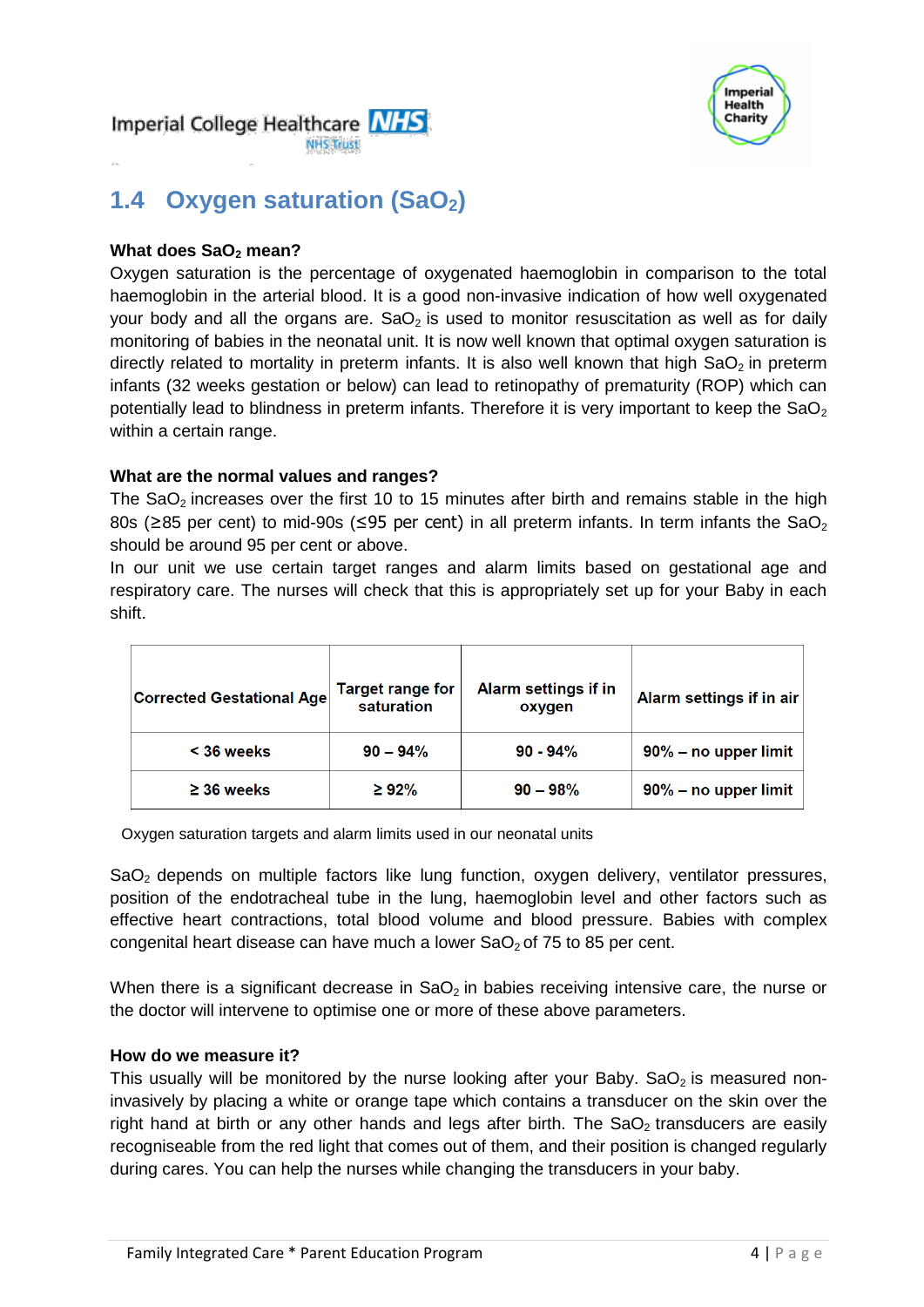



Sometimes in term infants who are very sick with persistent pulmonary hypertension (PPHN) two transducers are used, one over the right hand and another over either of the legs.

In babies receiving intensive care, the measurements are continuously shown on the overhead monitor. For the purpose of recording the nurse will record hourly measurements in the electronic observation chart. Babies who are not receiving intensive care will have less frequent monitoring and will be downgraded to a less intensive monitor which will only show heart rate and SaO<sub>2</sub>. When there are no longer concerns in regards the breathing pattern of your baby and after stopping caffeine medication saturation monitoring can be discontinued and your Baby will be connected to an apnea monitor.



Measurement of saturation of oxygen in blood

#### **What factors can interfere with a correct monitoring?**

Measurement of  $a_2$  depends on various factors. Because of the nature of the technology involved, the measurement of  $SaO<sub>2</sub>$  is very motion sensitive and so becomes less accurate when the baby is moving.

Other factors such as cold periphery, poor circulation or a loosely attached transducer etc can have an impact on accurate recording of  $a_2$ .

#### **What do we do and when?**

The team looking after your Baby should always be nearby.

If the  $SaO<sub>2</sub>$  is persistently low and the monitor is beeping, look at your Baby and make sure that the transducer is in place and has not fallen off. Make sure that your Baby is not moving the arm or leg where the transducer is placed. Also make sure that they are not cold.

You can look at the trace of the  $SaO<sub>2</sub>$  on the monitor and make sure that there is a good uniform regular trace recorded.

If the  $SaO<sub>2</sub>$  still remains persistently low please inform the nurse looking after the baby. Any intervention needed should be performed by the nurses or doctors looking after your Baby.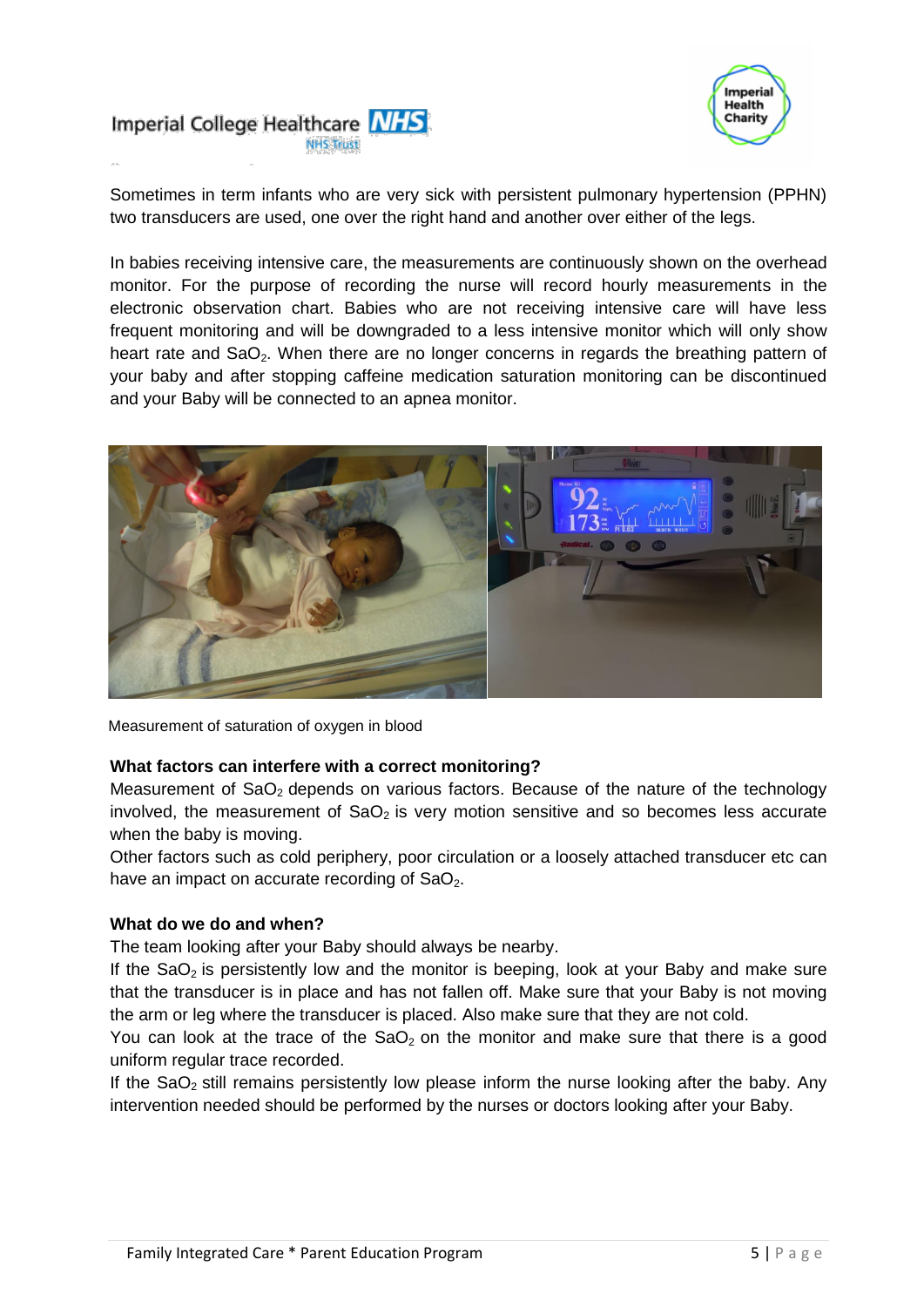



# **1.5. Temperature**

#### **Background**

Temperature management is a significant area of clinical practice within neonatal nursing. Maintaining a constant body temperature is especially important in the neonatal population and they should be kept in a thermo-neutral environment to prevent excessive heat and water loss from the body.

You will notice that when in the neonatal unit, preterm infants are usually kept in pre-warmed humidified incubators to maintain a thermo-neutral environment.

Hypothermia and hyperthermia should be avoided equally as they can have severe adverse outcomes, increasing morbidity and mortality. Maintaining correct body temperature maximises metabolic efficiency, decreases oxygen use, protects enzyme function and decreases energy or caloric expenditure.

Your nurse will monitor your Baby's temperature when they are in the incubator either with a continuous temperature probe or intermittent temperature checks. When you baby has been moved into a cot it is still important to check axillary temperature intermittently, especially if your Baby is on a heated mattress.



#### **Where, how and when do we measure it?**

#### **Axillary temperature:**

The axillary temperature can be measured using an electronic thermometer placed under your Baby's armpit and gently holding your Baby's upper arm against the side of the chest wall. It takes up to three minutes for the temperature to register and it makes a gentle pinging sound to alert you when the time is up.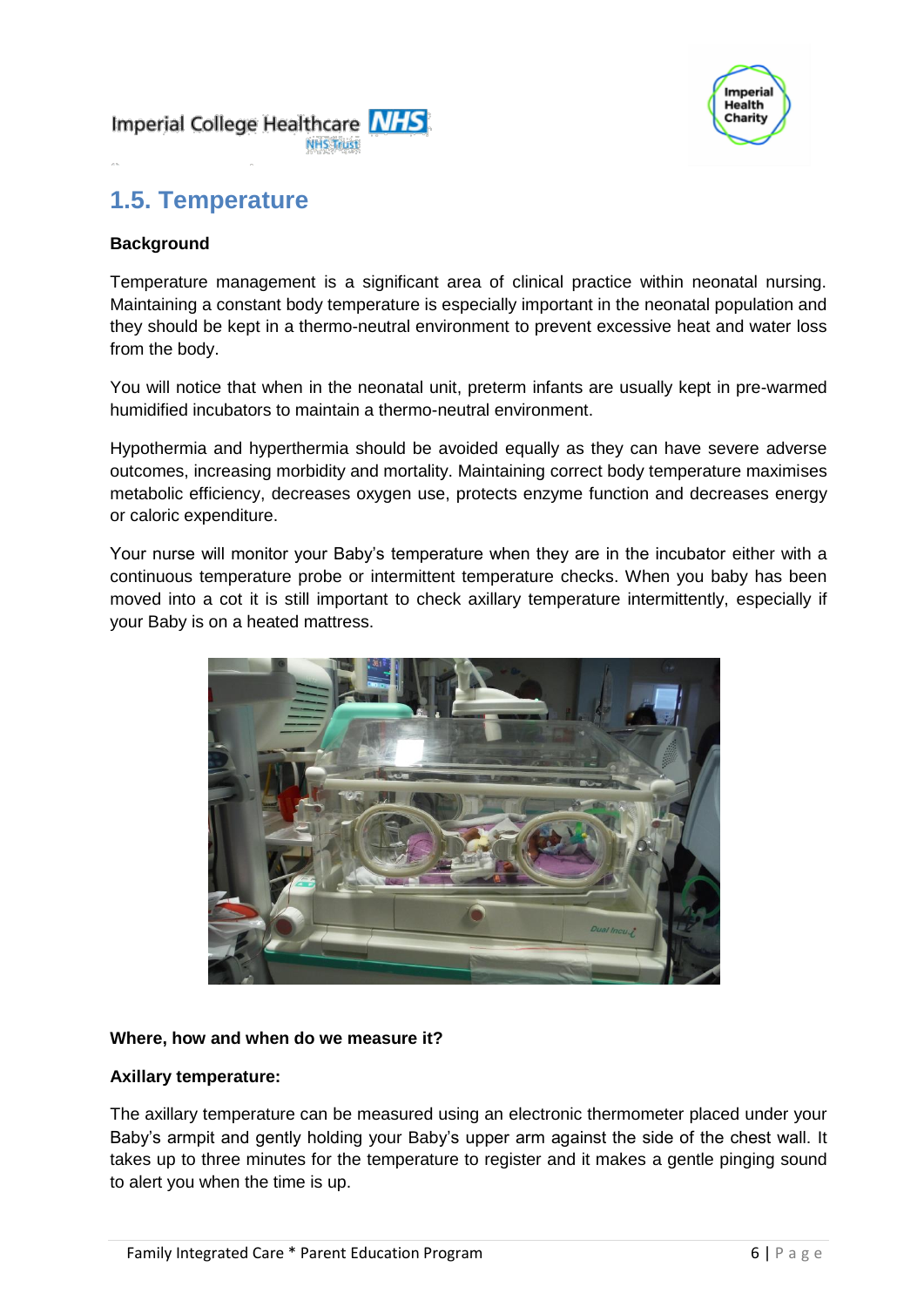





Measurement of axillary temperature

#### **Skin temperature:**

A temperature probe is lightly taped to your Baby's skin. This is usually placed on the stomach or trunk.

#### **What are the normal values based on where was measured?**

Axillary: 36.5–37.5°C (On average 0.5°C lower than the rectal temperature)

Skin: Term babies 35.5- 36.5°C, preterm babies 36.2–37.2°C

Core (Rectal): 36.5–37.5°C

#### **How to recognise signs and associated problems of temperature**

- central temperature below 36.5°C or above 37.5°C
- mottled and pale or plethoric
- lethargic or irritable
- increased oxygen requirements
- tachycardia or bradycardia
- hypoglycemia
- apneas
- feed intolerance

#### **What do we do and when?**

#### **If your Baby has a low temperature:**

- Inform the nurse looking after your Baby.
- Assess environment and what clothing your Baby is wearing.
- If still under servo-controlled incubator the nurse will increase the temperature of the incubator by  $0.5 - 1$ <sup>o</sup>C.
- With the help of nurses, correct any environmental factors (remove from draughts or add layer of clothing and extra blanket if needed).
- Re-measure your Baby's temperature 30 minutes to one hour after each intervention.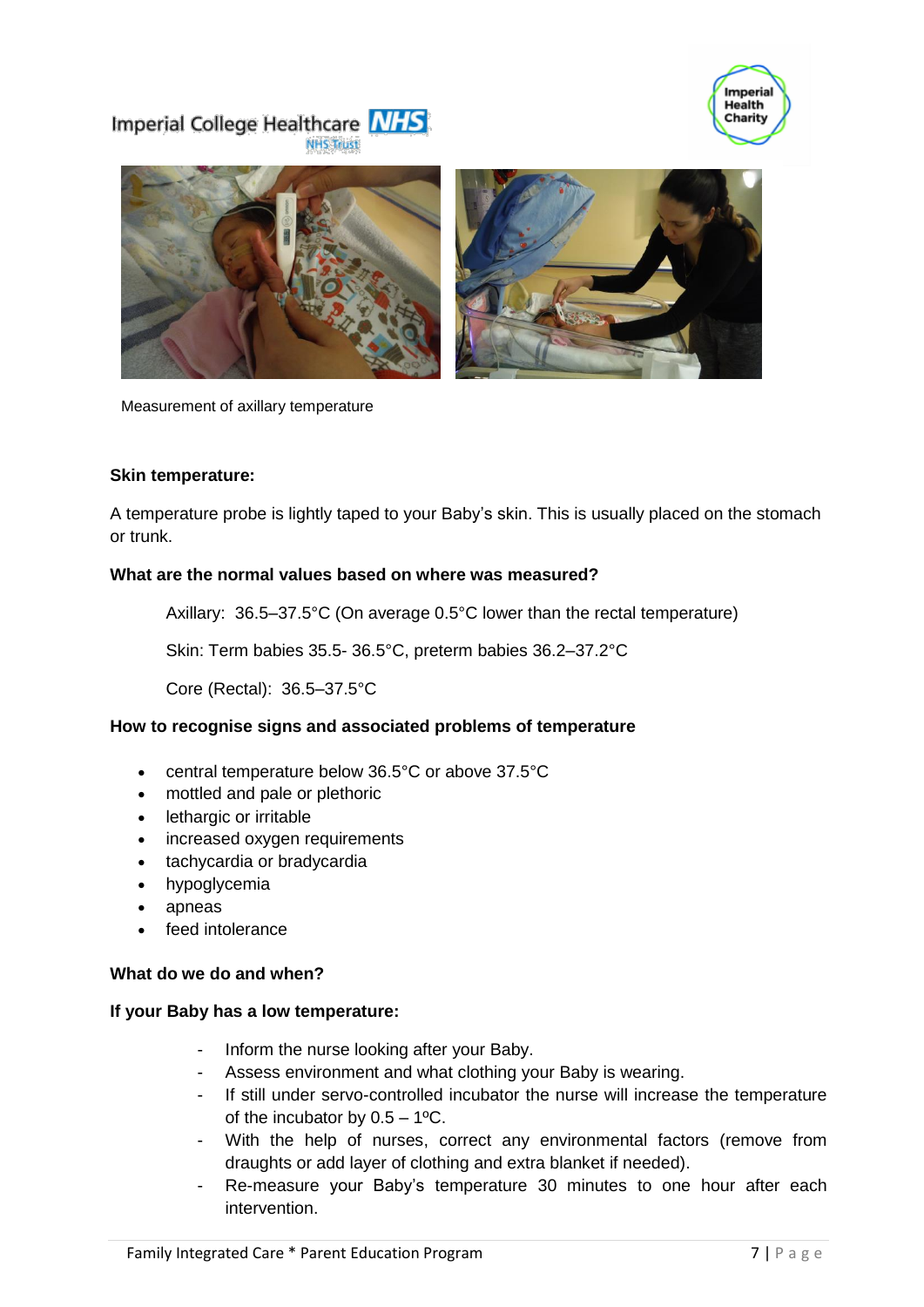



- If temperature is still below 36.5°C with the above layers and Baby is in a cot, then the use of a overhead warmer or heated mattresses might be needed.
- Consider skin-to-skin holding to stabilise temperature in more mature babies.

#### **If your Baby is too hot:**

- Inform the nurse looking after your Baby.
- Assess the environment and what clothing your Baby is wearing.
- With the help of the nurse correct environmental factors if relevant (ensure your Baby is appropriately dressed for environment, remove layer of clothing or blankets as necessary).
- The nurse will check and alter heater equipment if any in use. The nurse will turn the temperature down by 0.5°C at 30 to 60 minute intervals.
- Leave your Baby an extended position to encourage heat loss.
- Re-measure your Baby's temperature 30 minutes to one hour after each intervention.

### **Key messages and reflection:**

After this chapter you should be able to:

- understand the importance of the vital parameters recorded
- understand the range and the normal values of the vital parameters and how they can be interpreted in your Baby's context
- learn how can you measure them
- be familiar with first steps when a value out of normal range
- when to ask for help in the unit, or after discharge

# **Further learning in this topic**

If you wish to know more:

- ask our neonatal team at any time
- ask for one to one support from one of our Family Delivered Care Project coordinators
- use this app or your Parent Binder to record notes and questions
- attend **our parent education sessions**